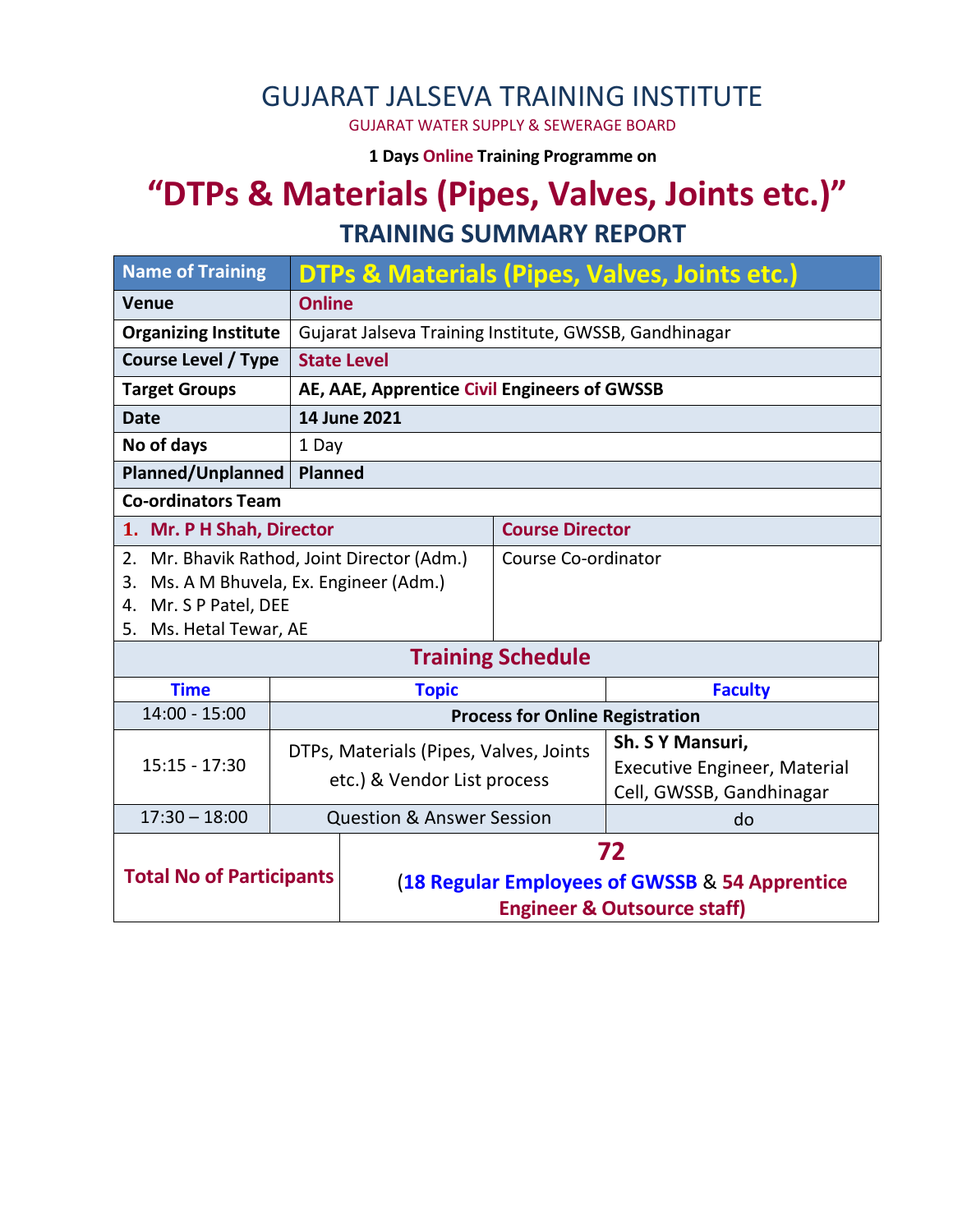| No.                     | <b>CPF NO.</b>                         | <b>Name</b>                         | <b>Designation</b> | <b>Office &amp; Place</b> |
|-------------------------|----------------------------------------|-------------------------------------|--------------------|---------------------------|
| 1                       |                                        | ADISH PRAFULBHAI PATEL              | AAE (C)            | PHSSD, Jasdan             |
| $\mathbf{2}$            | GWSSB/10124                            | AMITKUMAR DINESHBHAI DHOKIYA        | AAE (C)            | PHWD, Bhuj                |
| 3                       |                                        | ANSHUBEN SHAILESHKUMAR PATEL        | AAE (C)            | PHSSD, Matar              |
| 4                       | GWSSB/4697                             | ASHITKUMAR AMRUTLAL VAGHELA         | Oversear           | PHSSD, Banni              |
| 5                       |                                        | <b>BHOOMIBEN POPATBHAI JAMBUCHA</b> | AAE (C)            | PHSSD, Mahuva             |
| 6                       |                                        | DHVANI KAMLESHBHAI PATEL            | AAE (C)            | PH Dharoi Div., Mehsana   |
| $\overline{\mathbf{z}}$ |                                        | DIVYA SURESHBHAI PATEL              | AAE (C)            | PHWD, Morbi               |
| 8                       |                                        | GOVINDBHAI JAYRAMBHAI RAJGOR        | AAE (C)            | PHSSD, Jasdan             |
| 9                       |                                        | <b>JANAK VINOD SANALIYA</b>         | AAE (C)            | PHSSD, Patdi              |
| 10                      |                                        | KAUSHIK MANILAL PANCHAL             | AAE (C)            | PHS Sub Dn, Bhuj          |
| 11                      |                                        | MAHESHKUMAR MAFATLAL PATEL          | AAE (C)            | PHSSD, Bhachau            |
| 12                      |                                        | MEGHASUMAN MAHENDRA PANDIT          |                    | PHWD, Anjar               |
| 13                      | MOGAJIBHAI AMARABHAI PATEL             |                                     | AAE(C)             | PHSSD, Khedbrhma          |
| 14                      | SAGARKUMAR NATHUBHAI PANCHAL           |                                     | AAE (C)            | PHWD-1, Amreli            |
| 15                      |                                        | SANJAYPURI DASHARATHPURI GOSWAMI    | AAE (C)            | PHSSD-1 Bhuj              |
| 16                      |                                        | VISHVADEFPSINH JAYENDRASINH RANA    | AAE (C)            | PHSSD-1, Surendranagar    |
| 17                      | <b>VIVEK SURESHBHAI DUNGRANI</b>       |                                     | AAE (C)            | PHSSD, Vyara              |
| 18                      | AAE (C)<br>YASHKUMAR VINAYBHAI KOTHARI |                                     | PHSSD, Amreli      |                           |

#### **List of Regular Employees of GWSSB**

## **List of Employees (Outsource staff/Apprentice Engineer)**

| No.                     | <b>Name</b>                        | <b>Designation</b>          | <b>Office &amp; Place</b> |
|-------------------------|------------------------------------|-----------------------------|---------------------------|
| $\mathbf{1}$            | <b>AKSHATA CHOGLE</b>              | Appr. Engg.                 | PHSSD, Vadodara           |
| $\mathbf{2}$            | AMRINBANU MAKSUDALI SAIYED         | Appr. Engg.                 | PHSSD, Anand              |
| 3                       | CHIRAG JITENDRA PARMAR             | Appr. Engg.                 | PHSSD, Mundra             |
| 4                       | DIVYA DEEPAK JAT                   | Appr. Engg.                 | PHSSD-1, Gandhinagar      |
| 5                       | DIVYESH PRAVINBHAI KORIYA          | Appr. Engg.                 | PHSSD, Bhuj               |
| 6                       | HANEE ASHOKKUMAR SUTHAR            | Appr. Engg.                 | PHWD, Mehsana             |
| $\overline{\mathbf{z}}$ | HARSHAL DHIRENBHAI JOSHI           | Appr. Engg.                 | PHWD, Anjar               |
| 8                       | <b>HEENABEN N TADVI</b>            | Appr. Engg.                 | PHSSD, Rajpipla           |
| 9                       | <b>HIMANSHU PRAJAPATI</b>          | Appr. Engg.                 | PHSSD, Vadodara           |
| 10                      | HINA NAGSHIBHAI MAHESHWARI         | Appr. Engg.                 | PHSSD, Anjar              |
| 11                      | HIREN VALJI VEKARIYA               | Appr. Engg.                 | PHSSD, Mandvi             |
| 12                      | HIRENKUMAR SHANKARBHAI RALOLIYA    | Appr. Engg.                 | PHSSD, Anjar              |
| 13                      | <b>JAGDISH PUNJA SORATHIYAAHIR</b> | Appr. Engg.                 | PHSSD, Bhuj               |
| 14                      | <b>JAY VIJAYBHAI VYAS</b>          | <b>Outsourcing Engineer</b> | PHSSD-1, Gandhinagar      |
| 15                      | JAYSHEEL HITENDRA RAWAL            | Appr. Engg.                 | PHSSD, Bhuj               |
| 16                      | JAYSHIV HARILAL BHIMANI            | Appr. Engg.                 | PHWD, Nakhtrana           |
| 17                      | JAYSINH MAHENDRASINH JETHWA        | Appr. Engg.                 | PHSSD, Bhuj               |
| 18                      | JIGARKUMAR RAMANLAL PRANAMI        | Appr. Engg.                 | PHSSD, Modasa             |
| 19                      | KALPESH DEVJI SIJU                 | Appr. Engg.                 | PHSSD, Banni              |
| 20                      | <b>KARAN JANI</b>                  | Appr. Engg.                 | PHWD, Morbi               |
| 21                      | KAUSHAL BADRESHIYA                 | Appr. Engg.                 | PHSSD, Dhrangadhra        |
| 22                      | KETANBHAI KACHARIYA                | <b>Outsourcing Engineer</b> | PHSSD, Mahuva             |
| 23                      | KHUSHALI PARESHBHAI VYAS           | Appr. Engg.                 | PHWD, Anjar               |
| 24                      | KINJAL JITENDRABHAI DAVE           | Appr. Engg.                 | PHC, Bhuj                 |
| 25                      | MAHAMADTASLIM HANIFBHAI SIDDIKI    | Appr. Engg.                 | PHSSD, Patdi              |
| 26                      | MAINAKKUMAR KANTILAL PATEL         | <b>Outsourcing Engineer</b> | PHSSD, Modasa             |
| 27                      | <b>MEET MANOJBHAI PANCHAL</b>      | Appr. Engg.                 | PHWD, Nadiad              |